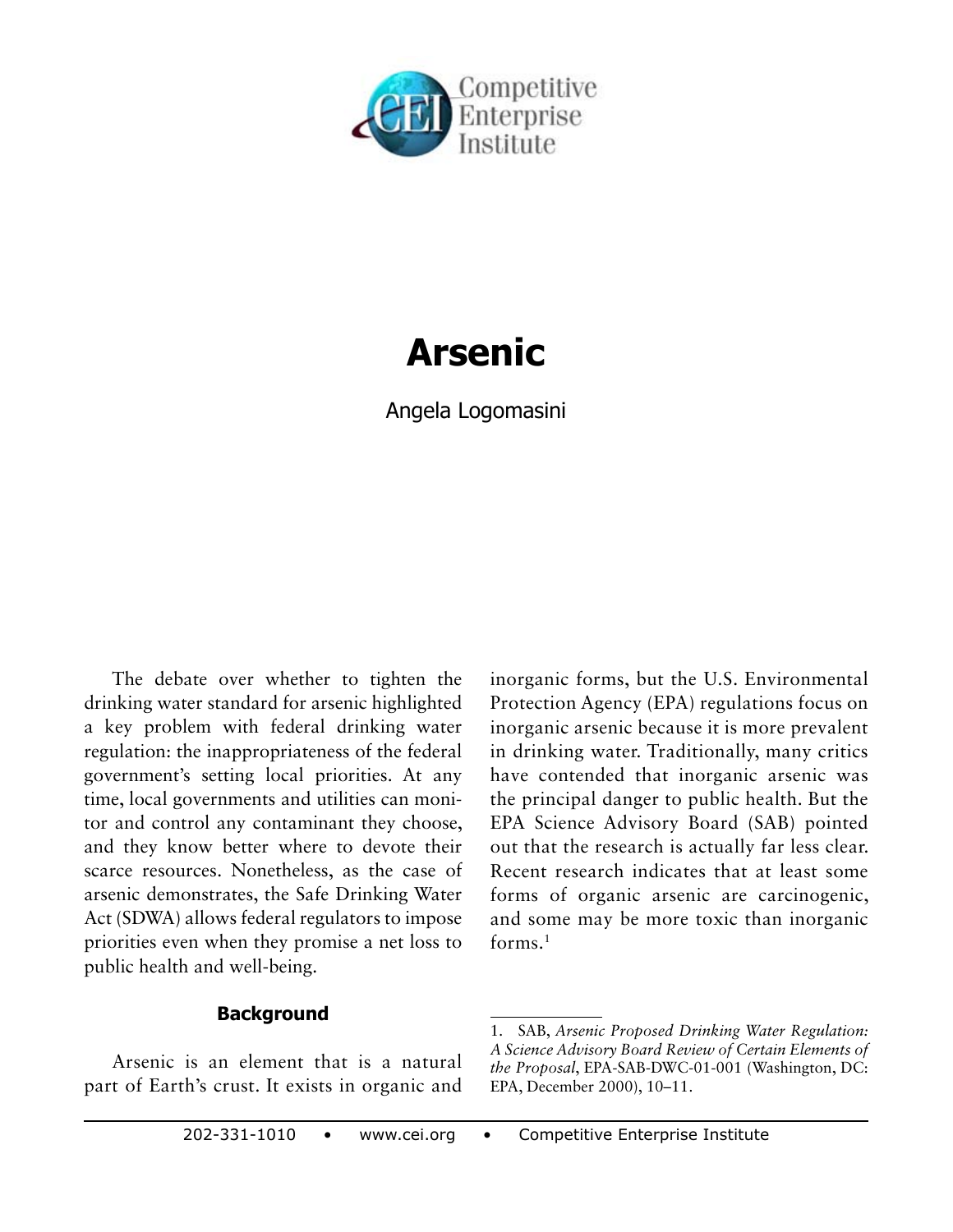#### **Legislative History**

The drinking water standard for most regulated substances is specified as a "maximum contaminant level," or MCL. The MCL sets the maximum amount of a substance that the EPA will allow in tap water. Between 1975 and 2002, the EPA used an MCL of 50 parts per billion for arsenic, which meant that it allowed no more than 50 parts per billion of arsenic per liter of tap water. This standard was set as an "interim standard" after the passage of the SDWA. The 1986 revisions to the law mandated that the agency set a final standard by 1989.

After the agency missed the legislative deadline and a court-ordered deadline, amendments to the SDWA in 1996 extended the deadlines for the rule. The amendments required the agency to propose a standard by January 2000 and to finalize the rule by January 2001. In June 2000—five months later than legislatively mandated—the agency proposed a new standard of five parts per billion.2 Because EPA proposed the rule late, lawmakers, water providers, and local officials expressed concern that there was not enough time to consider fully the proposed rule and its implications. Congress responded by including language in a fiscal year 2000 appropriations bill that extended the deadline for six additional months.

But in the waning days of the Clinton administration, the EPA published a final standard of 10 parts per billion in the *Federal Register*. 3 The standard would have been effective starting March 23, 2001, although water systems would have had until 2006 to comply. Senator Pete Domenici (R-NM) responded by introducing S. 223, which would void the new rule. In March 2001, the Bush administration announced that it would delay the effective date of the standard for 60 days to review the rule and the underlying science. In April 2001, the administration issued a notice announcing that it would delay the final rule until 2002, after further scientific review and a cost analysis were complete.4 The delay of the rule proved controversial, as the Democratic National Committee and environmental activists suggested that the delay would threaten public health. The administration completed its review and issued the Clinton standard in the fall of 2001.

#### **Welfare Losses**

The debate on arsenic largely focused on the public health consequences of arsenic in drinking water, but it failed to consider the public health impacts of the rule itself. According to a U.S. Congressional Budget Office study, federal drinking water regulations can impose "welfare losses"—a phrase that highlights the possibility of shortsighted federal standards reducing the overall public welfare.<sup>5</sup>

With the arsenic rule, the welfare losses will likely be high, because the costs fall disproportionately on low-income rural Americans, mainly in the Southwest. In fact, the SAB highlights these very points, noting that an overly expensive arsenic rule "might force tradeoffs that do not maximize the gains to public health." For example, "allocation of income to arsenic

<sup>2.</sup> *Federal Register* 65, no. 121 (June 22, 2000): 38888–983.

<sup>3.</sup> *Federal Register* 66, no. 14 (January 22, 2001): 6976–7066.

<sup>4.</sup> *Federal Register* 66, no. 78 (April 23, 2001): 20580–84.

<sup>5.</sup> U.S. Congressional Budget Office, *Federalism and Environmental Protection: Case Studies for Drinking Water and Ground-Level Ozone* (Washington, DC: U.S. Congressional Budget Office, November 1997).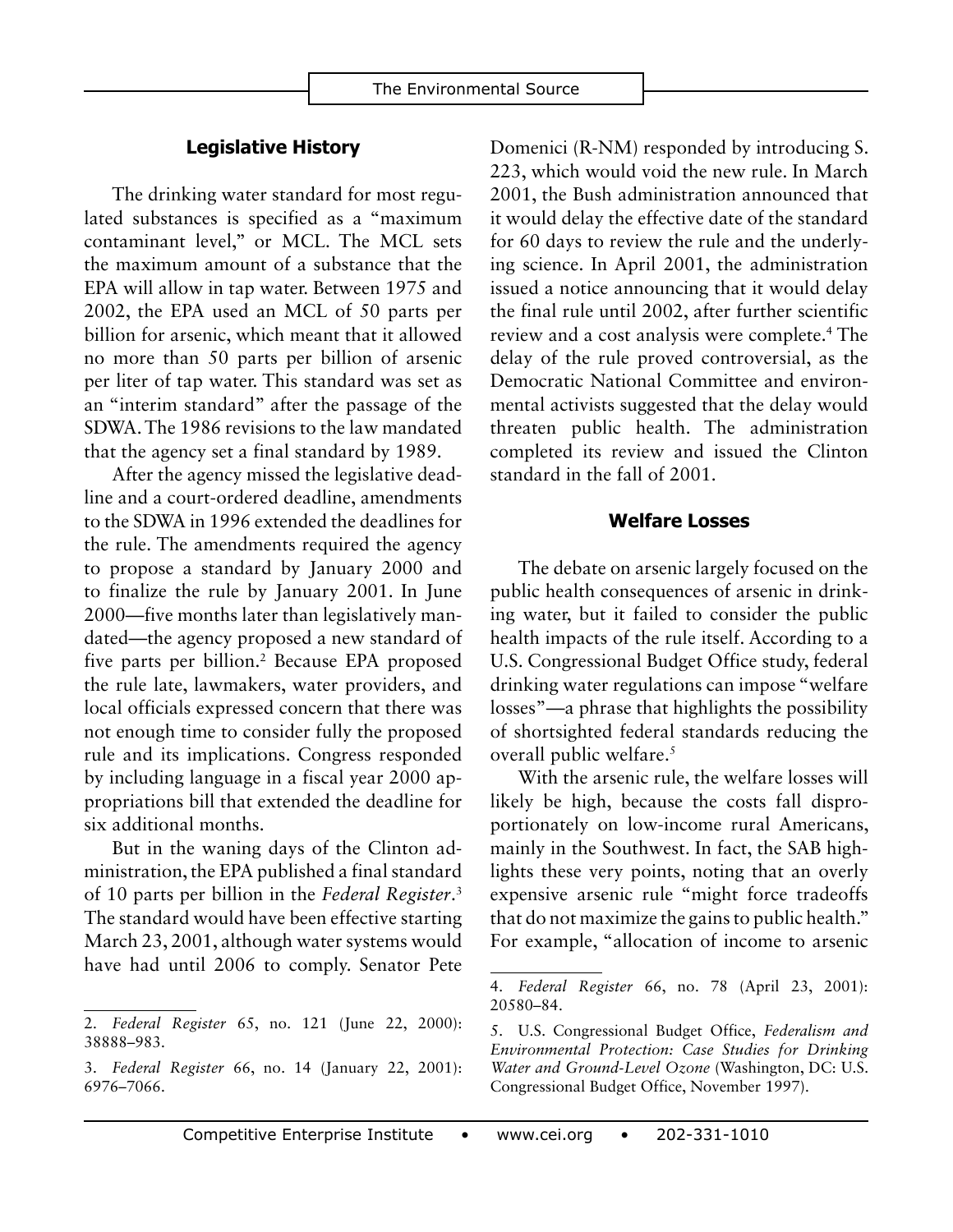might preclude addressing nutritional factors" because the standard could make it difficult for low-income families to put food on the table. In addition, the SAB noted that high treatment costs could lead communities to disconnect systems and access water from potentially more dangerous sources, such as from poorly designed wells or untreated surface water.6 The statistics on how much the law will cost reveal that welfare losses are likely to be high:

- According to the EPA, per household costs of this rule alone could add \$326 annually to water bills in systems that serve fewer than 100 connections and up to \$162 in systems that serve between 100 and 100,000 residents. Even residents in larger systems that serve up to a million residents might see water bills increase by \$20 per year.<sup>7</sup>
- According to conservative EPA estimates, the total annual costs of the rule could range from \$180 million to \$205 million.<sup>8</sup> Water suppliers and independent academic experts estimate the costs would be far higher—\$604 million over and above any estimated benefits each year, with an initial investment cost of \$5 billion.<sup>9</sup> Independent researchers have found that the costs would exceed benefits by \$600 million annually.<sup>10</sup>

## **Problems with the Underlying Science**

Because tightening the standard would force people to make serious sacrifices, one might assume that, before issuing its rule, the EPA had clear evidence indicating that the current standard is not safe. Yet even after the Bush administration reviewed the science, it is still far from clear that the rule would provide any benefit. According to the National Research Council, "No human studies of sufficient statistical power or scope have examined whether consumption of arsenic in drinking water at the current MCL [the standard before the Clinton administration acted] results in the incidence of cancer or no cancer effects."11

Most of what scientists do know relates to a few studies that reveal one thing: relatively high-level exposure to arsenic for long periods of time can cause cancer and other ailments. The EPA based its risk assessment on studies of Taiwanese populations in 42 villages who were exposed to relatively high levels of arsenic. From these studies, the EPA has extrapolated risks of low-level arsenic exposures in drinking water to the U.S. population. But the SAB and the National Research Council have pointed out serious flaws. Among them are the following:

Although the Taiwanese studies found an association between high exposures and cancer, these data do not necessarily support any link between low-level exposures and cancer in the United States.12

<sup>6.</sup> Ibid., 38.

<sup>7.</sup> *Federal Register* 65, no. 14 (January 22, 2001): 7011.

<sup>8.</sup> *Federal Register* 65, no. 14 (January 22, 2001): 7010.

<sup>9.</sup> "Environmental Group Asks Court to Force OMB to Issue Arsenic Proposal," *Daily Environment Report* no. 92 (May 11, 2000): A1.

<sup>10.</sup> Robert S. Raucher, *Public Interest Comment on the U.S. Environmental Protection Agency's Proposed National Primary Drinking Water Regulations: Arsenic Rule* (Arlington, VA: Mercatus Center, 2000).

<sup>11.</sup> National Research Council, *Arsenic in Drinking Water* (Washington, DC: National Academies Press, 1999), 7, http://www.nap.edu/catalog.php?record\_id=6444.

<sup>12.</sup> SAB, *Review of the Draft Criteria Document on Inorganic Arsenic*, EPA-SAB-DWC-94-004 (Washington, DC: U.S. EPA, November 1993).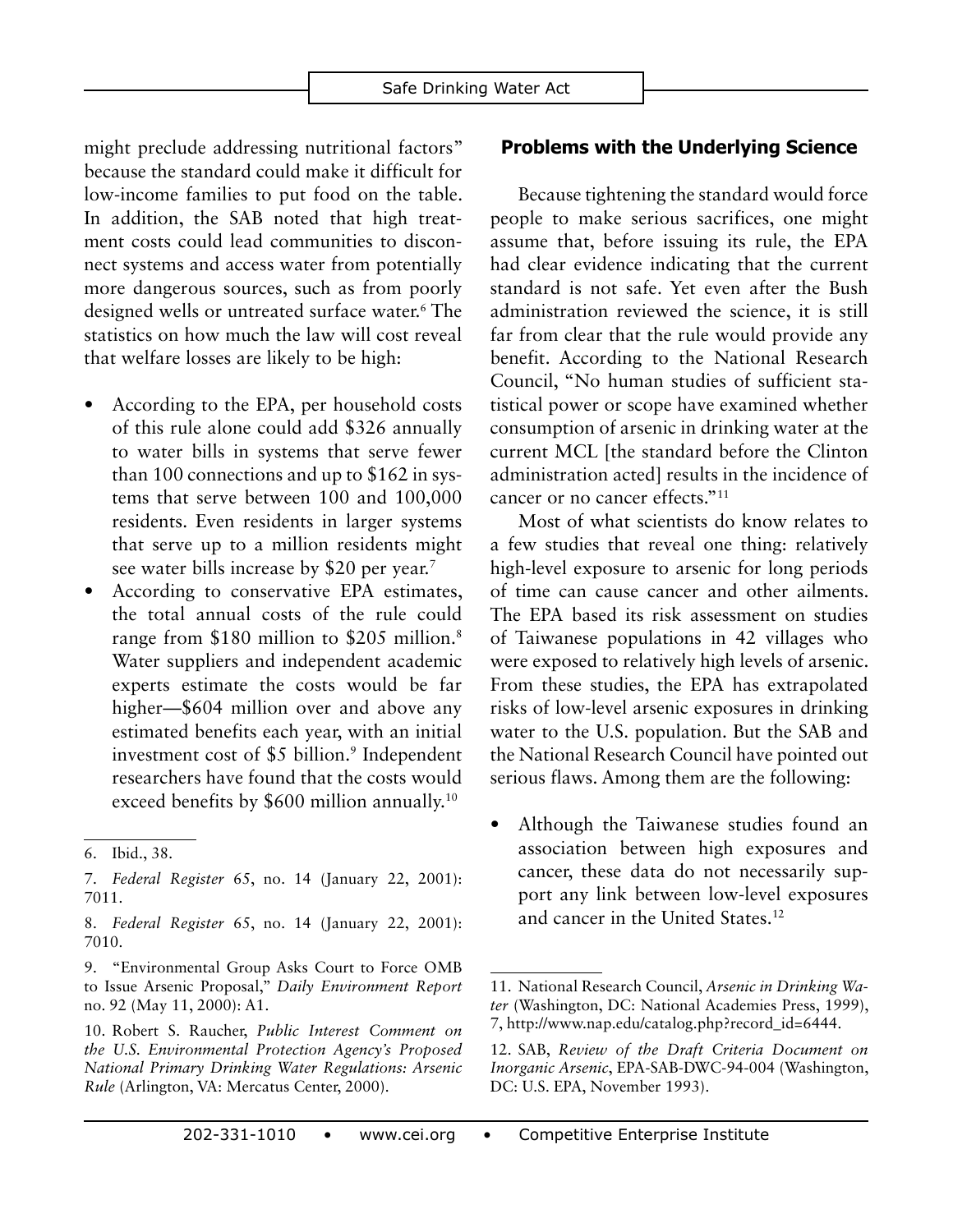- The EPA failed to consider poor nutrition among the Taiwanese, which very likely exaggerates agency risk estimates. Dietary deficiencies, arsenic ingestion from other food sources, and heavy smoking may increase the toxicity of arsenic as well as the incidence of lung and bladder cancers.<sup>13</sup>
- Similarly, the SAB noted that the EPA did not adequately consider studies of U.S. populations in Utah exposed over decades to levels of up to 200 parts per billion—20 times the Clinton standard—that failed to find bladder cancers.14
- The SAB concluded that the EPA approach likely biases "U.S. risk estimates toward overestimates. … The magnitude of this bias is likely to be large."15

# **Benefits or Net Public Health Loss?**

Ironically, even if the EPA's risk assessment were accurate, the benefits of its rule are so small that its costs likely will lead to a net reduction in public health and quality of life.

According to EPA estimates, a standard set at 10 parts per billion will eliminate 23 to 33 cancer deaths each year (lung and bladder cancers combined).16 The agency speculates that there would be other benefits, but it cannot quantify them because it lacks solid evidence for such claims.

- However, the agency fails to consider loss of life because of the burdens placed on the public from the standard. Considering such factors, a study by the American Enterprise Institute and the Brookings Institution estimates that the rule could lead to a net loss of 10 lives per year.17
- The SAB notes that any substantial benefits of tightening the arsenic standard would occur in communities that have arsenic levels approaching the current 50 parts per billion standard—mostly rural southwestern areas of the country. However, the SAB report highlights the fact that any benefits may be overridden by the costs to these communities of meeting the standard. In fact, such costs may lead to a net reduction in public health.18

# **Arsenic Rule Implementation**

After the EPA finalized the arsenic rule in late 2001, Congress directed it to review its affordability standards, develop policies to address "undue economic hardships" on small communities, and report to Congress on these issues in March 2002.19 In March 2002, the

<sup>13.</sup> SAB, *Arsenic Proposed Drinking Water Regulation*, 26, 30–31. The SAB notes substantial deficiencies in selenium, methyl donors, zinc, and other substances as key confounding factors.

<sup>14.</sup> Ibid., 30.

<sup>15.</sup> Ibid.

<sup>16.</sup> *Federal Register* 65, no. 14 (January 22, 2001): 7011. The EPA estimates that benefits will come to \$140 to \$198 per year and \$6.1 million per life saved.

<sup>17.</sup> Jason Burnett and Robert W. Hahn, *EPA's Arsenic Rule: The Benefits of the Standard Do Not Justify the Costs* (Washington, DC: American Enterprise Institute-Brookings Joint Center for Regulatory Studies, 2001).

<sup>18.</sup> SAB, *Arsenic Proposed Drinking Water Regulation*, 37–39.

<sup>19.</sup> 107th Congress, House of Representatives, *Making Appropriations for the Departments of Veterans Affairs and Housing and Urban Development, and for Sundry Independent Agencies, Boards, Commissions, Corporations, and Offices for the Fiscal Year Ending September 30, 2002, and for Other Purposes*, Conference Report 107-272, November 2001, 175, http://frwebgate.access.gpo.gov/cgi-bin/getdoc.cgi?dbname=107\_cong\_ reports&docid=f:hr272.107.pdf.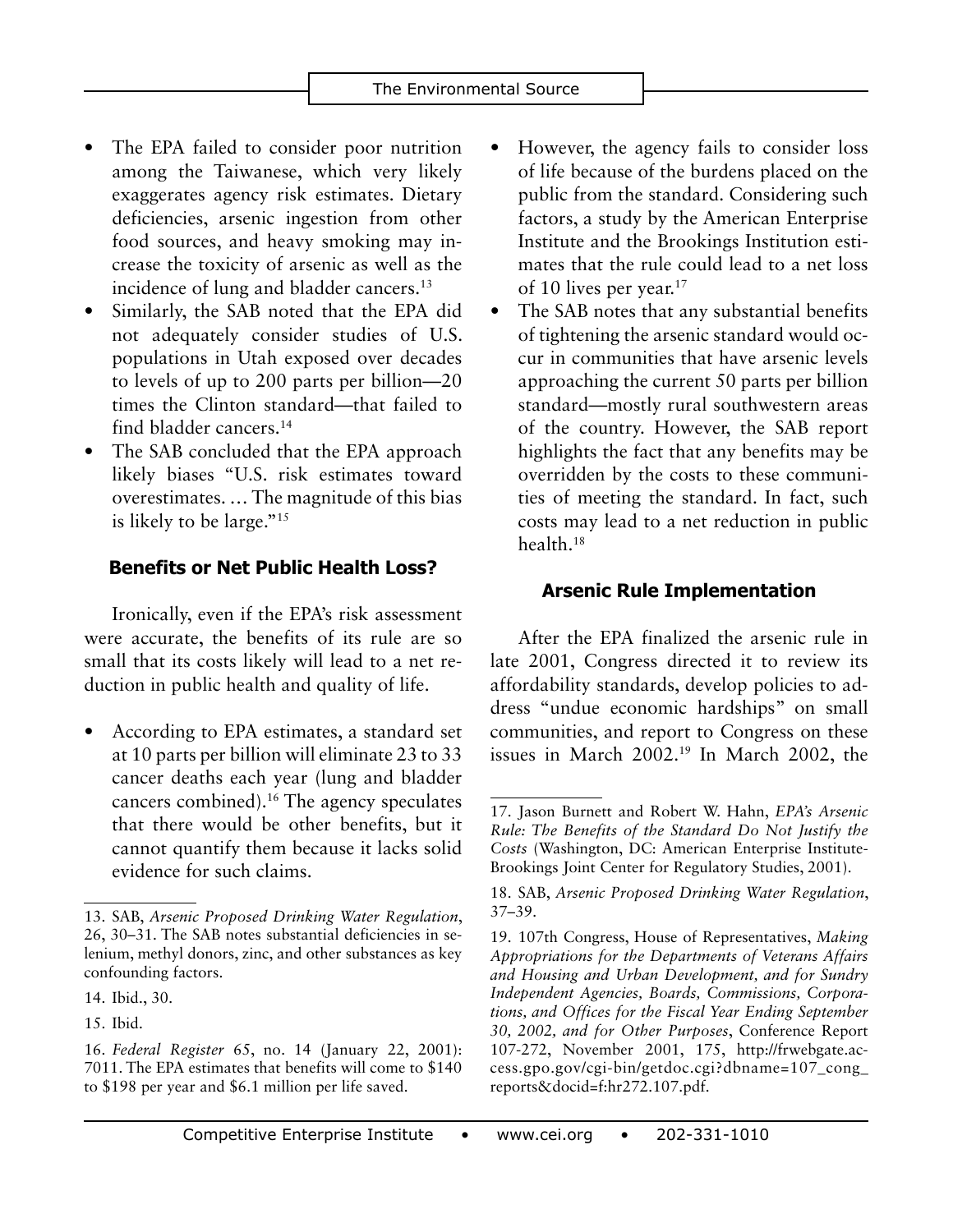EPA produced its report, but the report simply offered calculations showing how the EPA arrived at its affordability standards.20

The EPA then requested that the SAB and the National Drinking Water Advisory Council review the affordability issue. The SAB released a report suggesting that the EPA find a better device than median income to decide affordability—one that better reflected the finances of lower-income households. It also recommended that the EPA consider lowering the percentage of income that it believed acceptable as an annual expense for a drinking water regulation from 2.5 percent to a significantly lower, more reasonable level.21 The council recommended that the EPA reduce acceptable drinking water costs to 1 percent of the median income.<sup>22</sup>

The EPA has not implemented any such suggestions. It has continued to reject variance and exemption requests on the basis of its misguided affordability criteria.23 As a result, Representative Butch Otter (R-ID) and eight cosponsors introduced H.R. 4717 in 2004 and H.R. 1315 in 2005, which would allow small, nonprofit public water systems (serving 10,000 homes or fewer) to exempt themselves from the drinking water rules related to naturally occurring substances such as arsenic and radon. The goal was to help alleviate excessive burdens and allow

22. National Drinking Water Advisory Council, *Recommendation of the National Drinking Water Advisory Council to the EPA on Its National Small Systems Affordability Criteria* (Washington, DC: EPA, July 2003), 87, http://www.epa.gov/safewater/ndwac/pdfs/report\_ ndwac\_affordabilitywg\_final\_.08-08-03.pdf.

23. Personal conversation with Mike Keegan of the National Rural Water Association on July 27, 2004.

communities to allocate resources according to their greatest needs. However, no legislation has passed to address affordability issues.

In March 2006, EPA proposed more reasonable affordability criteria, but these will not apply to existing regulations, such as arsenic, but instead to future rules.<sup>24</sup> EPA has yet to finalize this proposal.25

## **Legal Challenge**

There have been attempts to challenge the rule in the courts. Most interesting was the attempt to cast the SDWA as unconstitutional. In 2003, the state of Nebraska challenged the arsenic rule as a violation of the Commerce Clause, which limits Congress to regulation only in cases involving interstate commerce.<sup>26</sup> The state essentially argued that because most drinking water systems do not cross state lines, the entire SDWA was unconstitutional because Congress has no authority to regulate intrastate commerce. The court held that the EPA showed that there is enough interstate commerce of drinking water to justify regulation. However, it left open the possibility that individual systems involved exclusively in intrastate activity might be able to successfully challenge the rule.

### **Key Expert**

Angela Logomasini, Director of Risk and Environmental Policy, Competitive Enterprise Institute, alogomasini@cei.org

<sup>20.</sup> EPA, *Report to Congress: Small Systems Arsenic Implementation Issues* (Washington, DC: EPA, March 2002).

<sup>21.</sup> SAB, *Affordability for Small Drinking Water Systems*, (Washington, DC: EPA, December 2002), 4.

<sup>24.</sup> *Federal Register* 71, no. 41, (March 4, 2006): 10671-10685.

<sup>25.</sup> For more information see EPA's website http://epa. gov/OGWDW/smallsys/affordability.html.

<sup>26.</sup> *State of Nebraska et al. v. Environmental Protection Agency*, 331 F.3d 995, 998 (DC Cir., 2003).